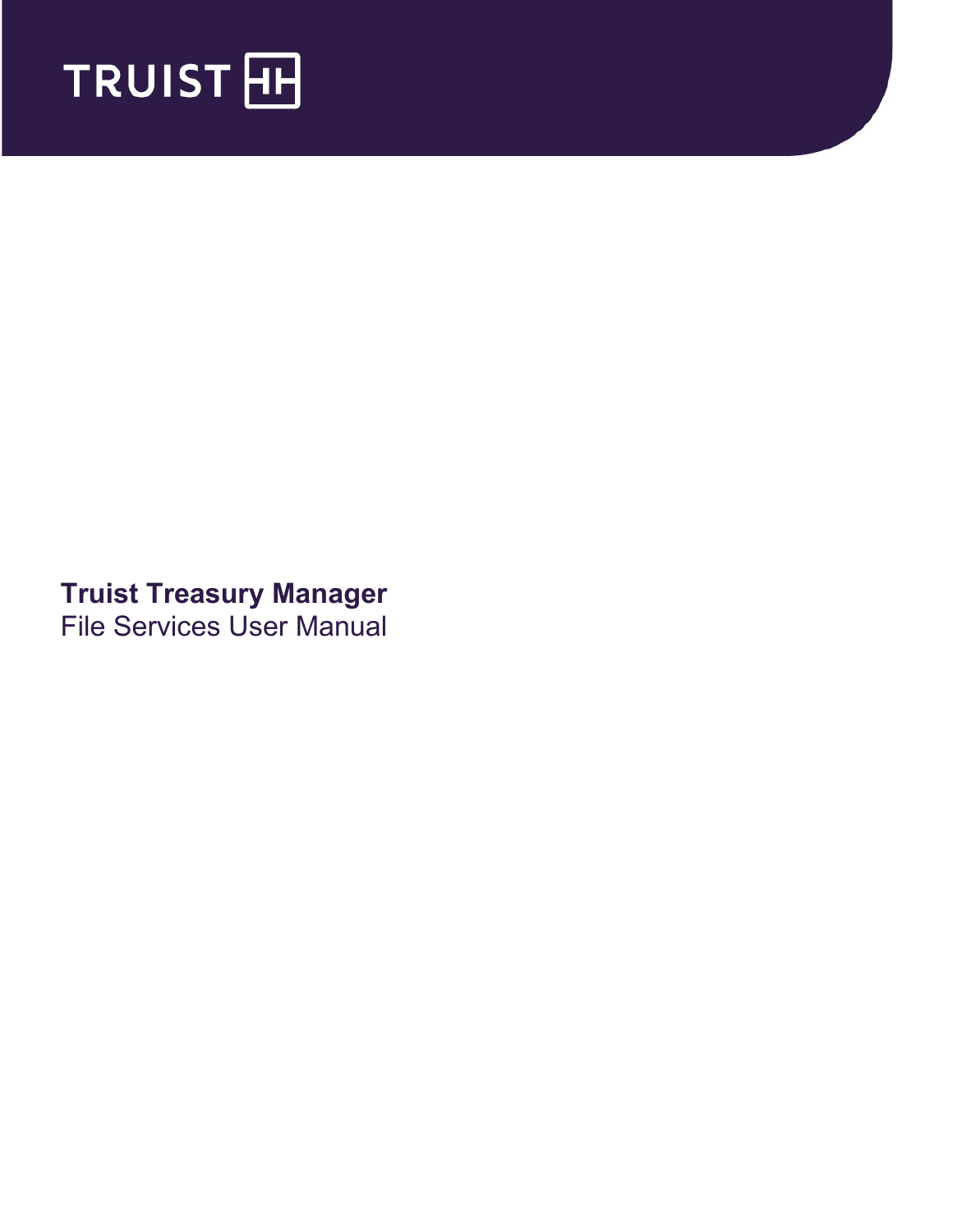**Truist Treasury Manager:** File Services User Manual

THIS IS A CONFIDENTIAL DOCUMENT THAT YOU SHOULD MAINTAIN IN A SECURE LOCATION.

The information contained in this manual is the property of Truist Financial Corporation. Reproduction, manipulation, adjustment, or transfer transmission, either in part or in whole, is prohibited without prior written permission from Truist Financial Corporation. Truist Bank, Member FDIC. ©2021 Truist Financial Corporation. Truist, the Truist logo, and Truist Purple are service marks of Truist Financial Corporation. Rev. 12/21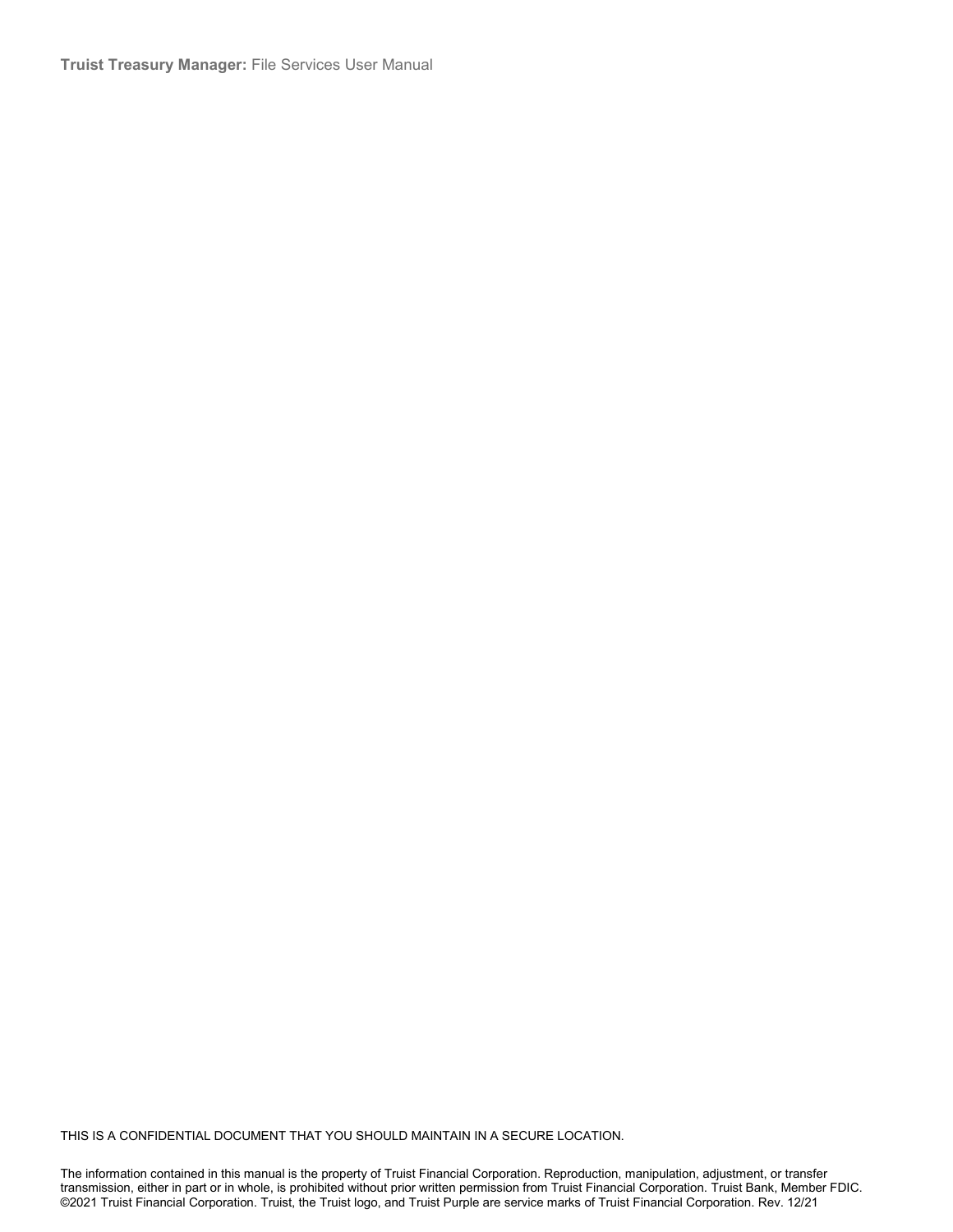# **Table of Contents**

| Your Responsibility for Maintaining Security 4 |  |
|------------------------------------------------|--|
|                                                |  |
|                                                |  |
|                                                |  |
|                                                |  |
|                                                |  |
|                                                |  |
|                                                |  |
|                                                |  |
|                                                |  |
|                                                |  |
| NACHA Format Upload File Requirements 6        |  |
|                                                |  |
|                                                |  |
|                                                |  |
|                                                |  |
|                                                |  |
|                                                |  |
|                                                |  |
|                                                |  |
|                                                |  |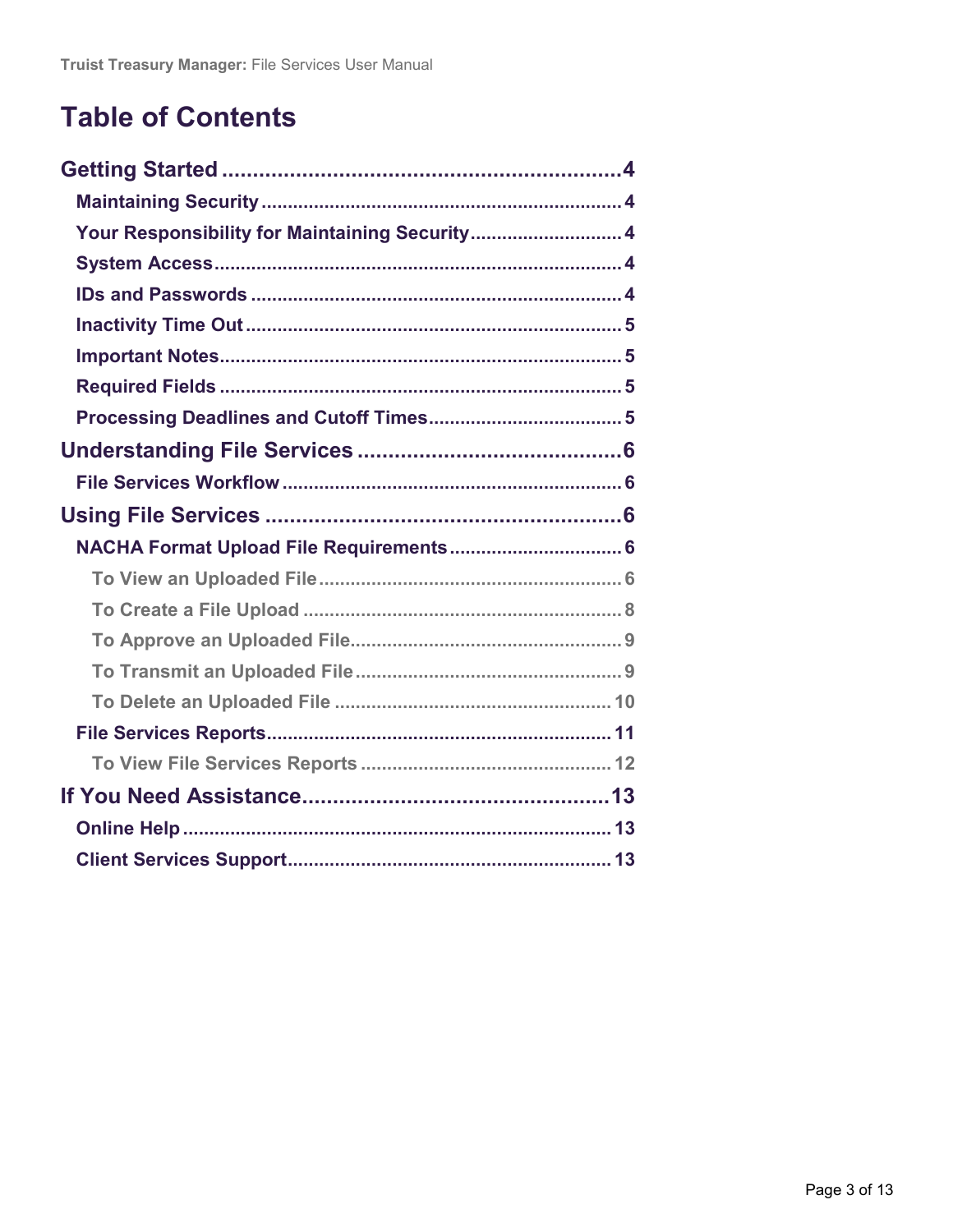# <span id="page-3-0"></span>**Getting Started**

# <span id="page-3-1"></span>**Maintaining Security**

Your company must designate at least one company security administrator (CSA, also referred to in some instances as an administrator) to control account access and transactional capabilities of any users within your company. Using the Administration function, any of your company's CSAs can activate/deactivate users and entitle any users for access to any accounts and other functions available to your company in Truist Treasury Manager (including the CSAs themselves). They can also administer passwords, tokens, and designate another user as CSA. In addition, the CSA can manage account preferences, including nicknaming accounts and controlling the display of accounts within Treasury Manager. Any CSA can administer their own entitlements to include access to any accounts and other functions available to you in your company's Treasury Manager setup.

# <span id="page-3-2"></span>**Your Responsibility for Maintaining Security**

Your company must maintain appropriate internal controls over access to and use of Treasury Manager. Each CSA has access to the Audit Report for system usage and activity information. This includes exception activity, successful attempts to use the system, and completed activities.

If you discover or suspect any fraudulent activity with respect to your company's Treasury Manager service or accounts, disable any affected user ID immediately, and contact Treasury Solutions Client Support at **800-774-8179**. Representatives are available from 8 am – 8 pm ET, Monday through Friday on bank business days.

# <span id="page-3-3"></span>**System Access**

Treasury Manager can be accessed on the Internet at: [treasurymanager.truist.com.](http://www.suntrust.com/sunviewtreasurymanager%20treasurymanager.truist.com)

### <span id="page-3-4"></span>**IDs and Passwords**

A combination of three elements (Company ID, User ID, and Password) is required to access Treasury Manager. System parameters for password usage have been defined to help maintain the security of your company's information. Guidelines based upon these parameters include:

- *A new password must be created for new users when the system is accessed for the first time*.
- *There is a minimum user ID length of six characters. The password length is a minimum of eight characters with a maximum length of 20*. User IDs and passwords are case-sensitive and must include at least one letter, one number, and one special character. Treasury Manager prohibits the re-use of your previous three passwords.
- *To voluntarily change a password:* Any user can change their own password by hovering over **Tools,** which is located on the main menu, and then from the **Set** menu, click **Password**. The **Change Password** page will display. Enter the old

Truist recommends that you create a user ID with CSA entitlement for daily use. Keep all IDs and passwords in a secure location, and do not share passwords with other users.

Truist may use additional security processes and procedures to authenticate users.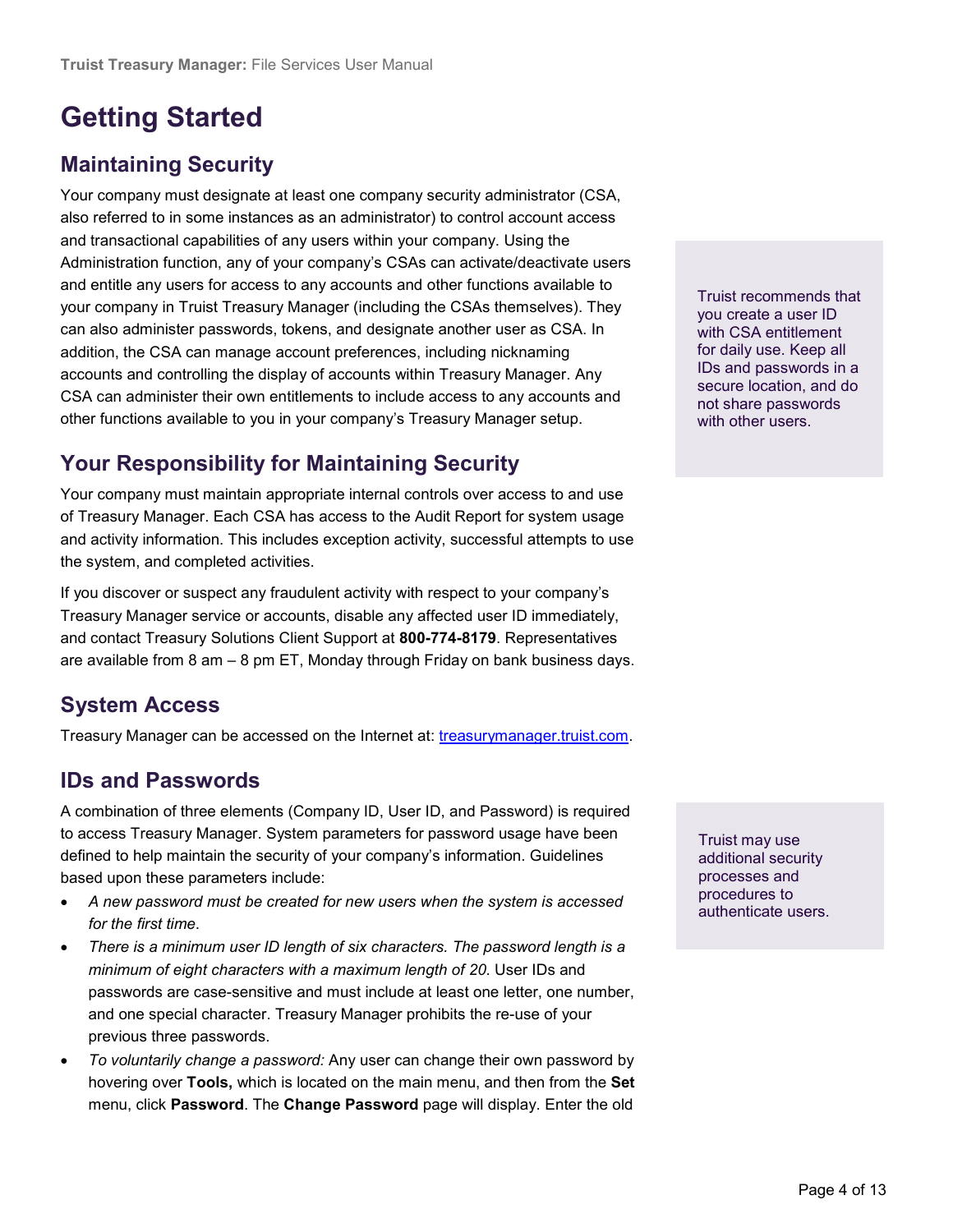password, the new password, and then confirm the new password and click the **Submit** button.

• *Disabled user ID:* The system will disable your user ID after five failed attempts to sign on. Contact your company security administrator to reset your user ID and password.

## <span id="page-4-0"></span>**Inactivity Time Out**

If your session is idle for more than 30 minutes, the system will time out due to inactivity and your access will be suspended. During a time-out period, your browser can remain connected to Treasury Manager. If a time-out occurs, you will have to sign back on to the system. Note that data entry alone is not considered activity. Activity in Treasury Manager is recorded by page changes or the use of the **Submit** button.

### <span id="page-4-1"></span>**Important Notes**

When using Treasury Manager, please do not use your browser's **Refresh** button. In some cases, this could cause a form to be submitted twice. While clicking the **Back** button will return you to the previous page, it will not reverse any transactions performed prior to your clicking the button. Use the action buttons or top navigation menus to navigate through the application.

### <span id="page-4-2"></span>**Required Fields**

Required data entry fields for Treasury Manager are noted to the right of the field with an asterisk (\*).

# <span id="page-4-3"></span>**Processing Deadlines and Cutoff Times**

To obtain processing deadlines or cutoff times for the Treasury Manager system, review the *Treasury Manager Processing Deadlines* document. This document is located on the Treasury Manager page of the Treasury Resource Center, which can be accessed from within the system by clicking the **User Material** link located at the top right of any page.

Click the **Log Off** link at the top right of any page to end your Treasury Manager session and close the connection completely.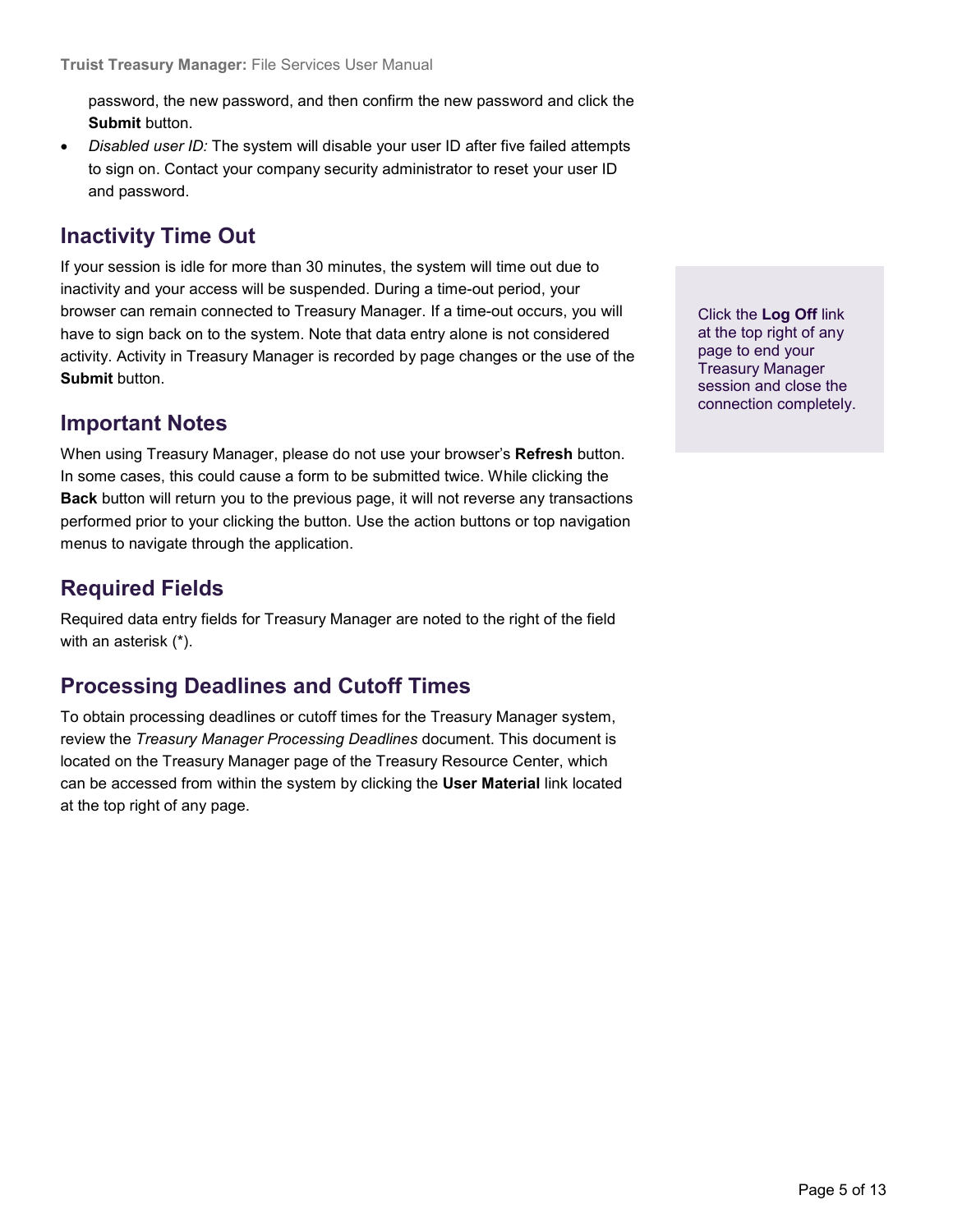# <span id="page-5-0"></span>**Understanding File Services**

The Treasury Manager File Services **Standard File Upload** function, enables users to upload various types of files from a local or network drive and then transmit them. Treasury Manager integrates easily with other financial applications.

### <span id="page-5-1"></span>**File Services Workflow**



**File Services** 

**Standard File** Manage File Up **Create File Up** 

**Reports File Upload Re** 

**File Services Menu File Services Functions**

|                                       | <b>Function</b>              | <b>Description</b>                                              |  |  |  |  |
|---------------------------------------|------------------------------|-----------------------------------------------------------------|--|--|--|--|
| <b>Uploads</b><br><b>loads</b><br>oad | <b>Standard File Uploads</b> | Create, review, delete, approve, and transmit<br>uploaded files |  |  |  |  |
| <b>ports</b>                          | <b>Reports</b>               | View, customize, download, and print reports                    |  |  |  |  |

# <span id="page-5-2"></span>**Using File Services**

Using the File Services **Standard File Uploads** function, you can upload in NACHA format, which is the standard and *only* upload format for ACH payment files, and it includes all SEC codes.

# <span id="page-5-3"></span>**NACHA Format Upload File Requirements**

When uploading ACH payment files using the File Services upload function, the Treasury Manager system verifies the following:

- Required ACH payment information is included in the file
- The file adheres to NACHA standards
- Transaction totals do not exceed company limits

#### <span id="page-5-4"></span>**To View an Uploaded File**

1. From the main menu, select **File Services**, then in the **Standard File Uploads** section, click **Manage File Uploads**. The Manage File Uploads page displays with the list of current uploaded files.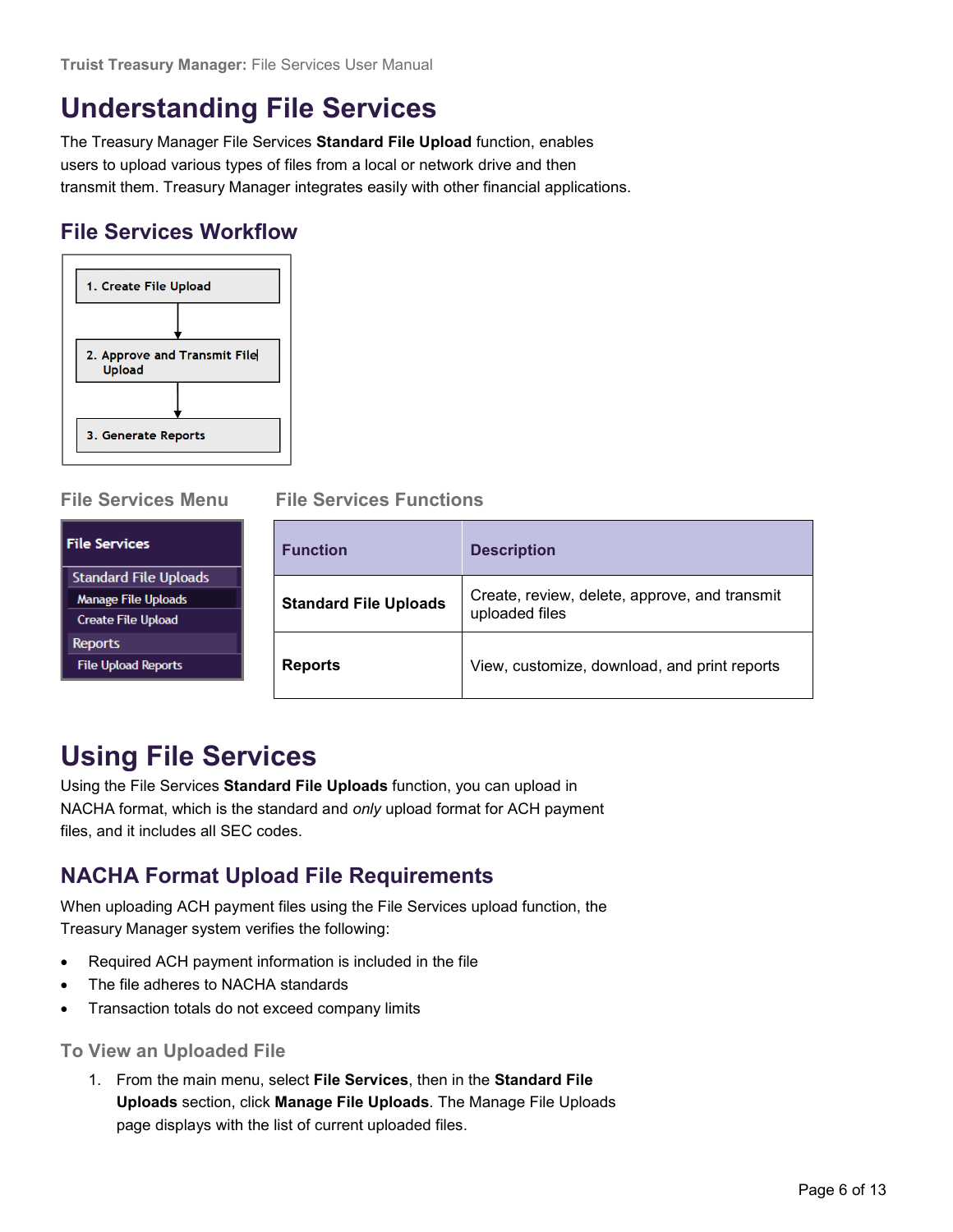| <b>TRUIST</b> <sub>H</sub>                                                               |                              |                    | <b>Treasury Manager</b>                | Welcome, Mary<br>Inbox   User Material   Log Off<br>Timeout: 0:27:16 |                                                                                                         |                           |
|------------------------------------------------------------------------------------------|------------------------------|--------------------|----------------------------------------|----------------------------------------------------------------------|---------------------------------------------------------------------------------------------------------|---------------------------|
| <b>Treasury Dashboard</b>                                                                | <b>Information Reporting</b> | <b>Payments</b>    | <b>Transfers</b>                       | <b>Check Services</b><br><b>Positive Pay</b>                         | <b>File Services</b><br><b>Administration</b><br><b>Tools</b><br><b>Standard File Uploads</b>           |                           |
| Manage File Uploads<br>Use this page to review uploaded files.<br><b>New File Upload</b> |                              |                    |                                        |                                                                      | <b>Manage File Uploads</b><br><b>Create File Upload</b><br><b>Reports</b><br><b>File Upload Reports</b> | ີ ຄ                       |
| View File Name                                                                           |                              |                    |                                        | From<br>Date Range<br>MM/DD/YYYY<br>Search                           | To<br>旨<br>MM/DD/YYYY<br>同                                                                              |                           |
|                                                                                          |                              |                    |                                        |                                                                      |                                                                                                         | Items per page $(10 \no)$ |
| Select All                                                                               | <b>File Name</b>             | <b>Upload Type</b> | <b>Status</b>                          | <b>Debit Amount (Items)</b><br>Credit Amount (Items)                 | <b>Modified Date/Time</b>                                                                               | <b>Last Modified By</b>   |
|                                                                                          | <b>ACHTestFile</b>           | <b>ACH</b>         | Deleted                                | 50,00(0)<br>\$181.24 (1)                                             | 11/05/2021 16:06                                                                                        | idoeabc123                |
|                                                                                          | <b>ACHTestFile</b>           | <b>ACH</b>         | Transmitted                            | \$0.00(0)<br>\$181.24(1)                                             | 11/05/2021 16:38                                                                                        | mdoeabc123                |
|                                                                                          | <b>ACHTestFile</b>           | <b>ACH</b>         | Transmitted                            | \$0,00 (0)<br>\$181.24(1)                                            | 11/05/2021 16:37                                                                                        | mdoeabc123                |
|                                                                                          | <b>ACHTestFile</b>           | <b>ACH</b>         | Transmitted                            | SO.00(0)<br>\$181.24(1)                                              | 11/05/2021 16:37                                                                                        | mdoeabc123                |
|                                                                                          | <b>ACHTestFile</b>           | <b>ACH</b>         | Transmitted                            | 50.00(0)<br>\$181.24(1)                                              | 11/08/2021 13:25                                                                                        | jdoeabc123                |
| г                                                                                        | <b>ACHTestFile</b>           | <b>ACH</b>         | <b>Awaiting Approval</b><br>$0$ of $1$ | 50.00(0)<br>\$181.24(1)                                              | 11/08/2021 13:08                                                                                        | jdoeabc123                |
| Е                                                                                        | <b>ACHTestFile</b>           | <b>ACH</b>         | <b>Awaiting Approval</b><br>$0$ of $1$ | 50.00(0)<br>\$181.24(1)                                              | 11/08/2021 13:11                                                                                        | jdoeabc123                |
| П                                                                                        | <b>ACHTestFile</b>           | <b>ACH</b>         | <b>Awaiting Approval</b><br>$0$ of $1$ | 50.00(0)<br>\$181.24(1)                                              | 11/09/2021 09:47                                                                                        | mdoeabc123                |
| Е                                                                                        | <b>ACHTestFile</b>           | <b>ACH</b>         | <b>Awaiting Approval</b><br>$0$ of $1$ | 50.00(0)<br>\$181.24(1)                                              | 11/09/2021 09:51                                                                                        | mdoeabc123                |
| <b>Delete</b><br><b>Approve and Transmit</b>                                             | <b>Transmit</b>              | Approve            |                                        |                                                                      |                                                                                                         | Items per page 10 V       |

2. In the **File Name** column, click the file link you want to view. The View Upload Detail page displays.

| View Upload Detail<br>Use this page to view the details of a file upload. |                                           |                                 |            |          |              |               |                     | $^{\circledR}$ |
|---------------------------------------------------------------------------|-------------------------------------------|---------------------------------|------------|----------|--------------|---------------|---------------------|----------------|
|                                                                           |                                           |                                 |            |          |              |               |                     |                |
| <b>File Information</b>                                                   |                                           |                                 |            |          |              |               |                     |                |
| <b>File Name</b>                                                          | ACHTestFile                               |                                 |            |          |              |               |                     |                |
| <b>Total File Credits</b>                                                 | \$181.24(1)                               |                                 |            |          |              |               |                     |                |
| # of Batches                                                              | $\overline{1}$                            |                                 |            |          |              |               |                     |                |
| <b>Total File Debits</b>                                                  | \$0.00(0)                                 |                                 |            |          |              |               |                     |                |
|                                                                           | <b>Status</b><br><b>Awaiting Approval</b> |                                 |            |          |              |               |                     |                |
| <b>Modified Date/Time</b>                                                 |                                           | 11/08/2021 13:08 (Eastern Time) |            |          |              |               |                     |                |
| <b>Last Modified By</b>                                                   | jdoeabc123                                |                                 |            |          |              |               |                     |                |
|                                                                           | Approvals 0 of 1                          |                                 |            |          |              |               |                     |                |
|                                                                           |                                           |                                 |            |          |              |               |                     |                |
| <b>Batch Information</b>                                                  |                                           |                                 |            |          |              |               |                     |                |
| Batch #                                                                   | 0000001                                   |                                 |            |          |              |               |                     |                |
| <b>Effective Date</b>                                                     | 09/01/2021                                |                                 |            |          |              |               |                     |                |
| <b>Company ID</b>                                                         | 9999999999                                |                                 |            |          |              |               |                     |                |
| <b>Standard Entry Class</b>                                               | <b>PPD</b>                                |                                 |            |          |              |               |                     |                |
| <b>Company Name</b>                                                       | Test                                      |                                 |            |          |              |               |                     |                |
| <b>Total Batch Credits</b>                                                | \$181.24(1)                               |                                 |            |          |              |               |                     |                |
| <b>Description</b>                                                        | <b>PAYROLL</b>                            |                                 |            |          |              |               |                     |                |
| <b>Total Batch Debits</b>                                                 | 50.00(0)                                  |                                 |            |          |              |               |                     |                |
|                                                                           |                                           |                                 |            |          |              |               |                     |                |
| <b>Batch Recipients</b>                                                   |                                           |                                 |            |          |              |               |                     |                |
| <b>Recipient Name</b>                                                     | <b>Recipient ID</b>                       | <b>Bank ID</b>                  | Account    | Amount   | <b>CR/DR</b> | <b>Status</b> | <b>Trace Number</b> | Addenda        |
| John Dow                                                                  | 000000336                                 | 064000017                       | 0000987654 | \$181.24 | CR           | Active        | 061000100000001     |                |
| <b>Back</b><br><b>Delete</b><br><b>Approve</b>                            |                                           |                                 |            |          |              |               |                     |                |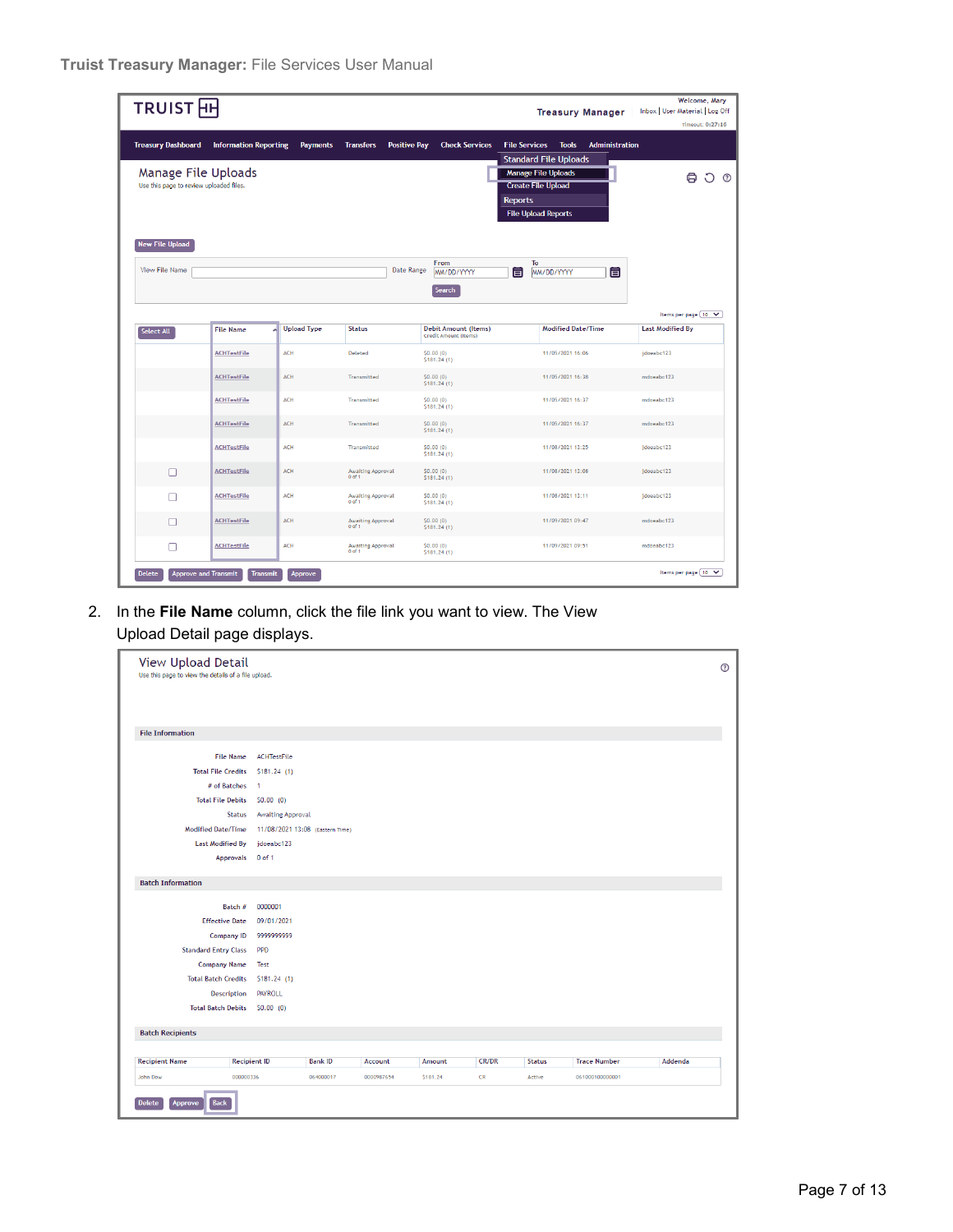3. View the file upload information, then click the **Back** button to return to the Manage File Uploads page.

#### <span id="page-7-0"></span>**To Create a File Upload**

1. From the main menu, select **File Services**, then in the **Standard File Uploads** section, click **Create File Upload.** The Create File Upload page displays.

**Note:** You can also create a file upload from the Manage File Uploads page by clicking the **New File Upload** button.

| <b>TRUIST HH</b>          |                                                                 |                 |                        |                     |                       |                                                                                                         |              | <b>Treasury Manager</b> | Welcome, Mary<br>Inbox   User Material   Log Off |
|---------------------------|-----------------------------------------------------------------|-----------------|------------------------|---------------------|-----------------------|---------------------------------------------------------------------------------------------------------|--------------|-------------------------|--------------------------------------------------|
|                           |                                                                 |                 |                        |                     |                       |                                                                                                         |              |                         | Timeout: 0:28:59                                 |
| <b>Treasury Dashboard</b> | <b>Information Reporting</b>                                    | <b>Payments</b> | <b>Transfers</b>       | <b>Positive Pay</b> | <b>Check Services</b> | <b>File Services</b><br><b>Standard File Uploads</b>                                                    | <b>Tools</b> | <b>Administration</b>   |                                                  |
| Create File Upload        | Use this page to select the type of upload you wish to perform. |                 |                        |                     |                       | <b>Manage File Uploads</b><br><b>Create File Upload</b><br><b>Reports</b><br><b>File Upload Reports</b> |              |                         | $^{\circledR}$                                   |
|                           | * Required<br>Upload Type *<br>ACH(standard)                    |                 | Select<br>$\checkmark$ |                     |                       |                                                                                                         |              |                         |                                                  |

- 2. For the **Upload Type**, select **ACH (standard)** from the drop-down menu.
- 3. Click the **Select** button. The **New File Upload** page displays.

| New File Upload<br>Use this page to select the type of upload you wish to perform. |                                                 |  |  |  |  |  |  |  |
|------------------------------------------------------------------------------------|-------------------------------------------------|--|--|--|--|--|--|--|
| <b>Upload Type</b>                                                                 | * Required<br><u>Edit</u><br>ACH(standard)      |  |  |  |  |  |  |  |
| File Location/File Name *                                                          | Choose File No file chosen                      |  |  |  |  |  |  |  |
| <b>Duplicate File Check</b>                                                        | Check for duplicate files and reject duplicates |  |  |  |  |  |  |  |
|                                                                                    | <b>Cancel</b><br><b>Upload File</b>             |  |  |  |  |  |  |  |

- 4. Complete the following information:
	- **File Location/ File Name**  Click the **Choose File** field to select the file.
	- **Duplicate File Check**  Select this checkbox to have the system check for duplicate files, and then reject them.
- 5. Click the **Upload File** button**.** The Manage File Uploads page displays with the uploaded file listed and a success message.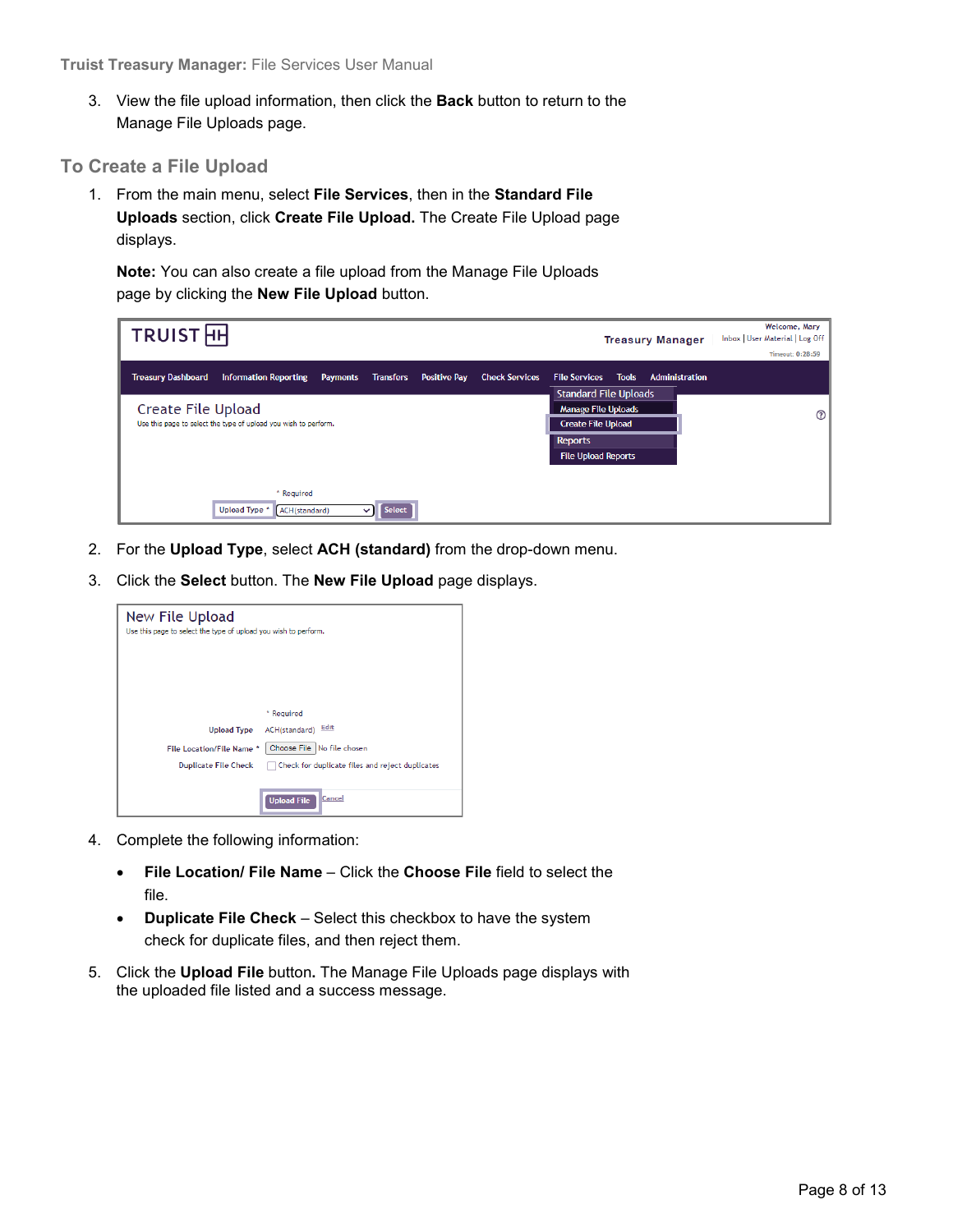### <span id="page-8-0"></span>**To Approve an Uploaded File**

You can authorize files for transmission only if you are designated as an approver. You cannot approve files that you uploaded or previously approved.

1. From the main menu, select **File Services**, then in the **Standard File Uploads** section, click **Manage File Uploads**. The Manage File Uploads page displays.

| <b>TRUIST</b> <sub>H</sub>                                                               |                              |                 |                                        |                     |                                                      | <b>Treasury Manager</b>                                                                                 | Welcome, Mary<br>Inbox   User Material   Log Off<br>Timeout: 0:27:16 |
|------------------------------------------------------------------------------------------|------------------------------|-----------------|----------------------------------------|---------------------|------------------------------------------------------|---------------------------------------------------------------------------------------------------------|----------------------------------------------------------------------|
| <b>Treasury Dashboard</b>                                                                | <b>Information Reporting</b> | <b>Payments</b> | <b>Transfers</b>                       | <b>Positive Pay</b> | <b>Check Services</b>                                | <b>File Services</b><br><b>Tools</b><br><b>Administration</b><br><b>Standard File Uploads</b>           |                                                                      |
| Manage File Uploads<br>Use this page to review uploaded files.<br><b>New File Upload</b> |                              |                 |                                        |                     |                                                      | <b>Manage File Uploads</b><br><b>Create File Upload</b><br><b>Reports</b><br><b>File Upload Reports</b> | ට ග                                                                  |
| View File Name                                                                           |                              |                 |                                        | Date Range          | From<br>MM/DD/YYYY                                   | To<br>MM/DD/YYYY<br>盲<br>盲                                                                              |                                                                      |
|                                                                                          |                              |                 |                                        |                     | Search                                               |                                                                                                         | Items per page $(10 - \sqrt{ } )$                                    |
| Select All                                                                               | <b>File Name</b>             | No Upload Type  | <b>Status</b>                          |                     | <b>Debit Amount (Items)</b><br>Credit Amount (Items) | <b>Modified Date/Time</b>                                                                               | <b>Last Modified By</b>                                              |
|                                                                                          | <b>ACHTestFile</b>           | <b>ACH</b>      | Deleted                                |                     | 50.00(0)<br>\$181.24(1)                              | 11/05/2021 16:06                                                                                        | idoeabc123                                                           |
|                                                                                          | <b>ACHTestFile</b>           | ACH             | Transmitted                            |                     | \$0.00(0)<br>\$181.24(1)                             | 11/05/2021 16:38                                                                                        | mdoeabc123                                                           |
|                                                                                          | <b>ACHTestFile</b>           | <b>ACH</b>      | Transmitted                            |                     | 50.00(0)<br>\$181.24(1)                              | 11/05/2021 16:37                                                                                        | mdoeabc123                                                           |
|                                                                                          | <b>ACHTestFile</b>           | ACH             | Transmitted                            |                     | 50.00(0)<br>\$181.24(1)                              | 11/05/2021 16:37                                                                                        | mdoeabc123                                                           |
|                                                                                          | <b>ACHTestFile</b>           | <b>ACH</b>      | Transmitted                            |                     | 50.00(0)<br>\$181.24(1)                              | 11/08/2021 13:25                                                                                        | jdoeabc123                                                           |
| o                                                                                        | <b>ACHTestFile</b>           | <b>ACH</b>      | <b>Awaiting Approval</b><br>$0$ of $1$ |                     | 50,00(0)<br>\$181.24(1)                              | 11/08/2021 13:08                                                                                        | jdoeabc123                                                           |
|                                                                                          | <b>ACHTestFile</b>           | ACH             | <b>Awaiting Approval</b><br>$0$ of $1$ |                     | \$0.00(0)<br>\$181.24(1)                             | 11/08/2021 13:11                                                                                        | jdoeabc123                                                           |
| П                                                                                        | <b>ACHTestFile</b>           | ACH             | <b>Awaiting Approval</b><br>$0$ of $1$ |                     | 50.00(0)<br>\$181.24(1)                              | 11/09/2021 09:47                                                                                        | mdoeabc123                                                           |
| П                                                                                        | <b>ACHTestFile</b>           | <b>ACH</b>      | <b>Awaiting Approval</b><br>$0$ of $1$ |                     | 50.00(0)<br>\$181.24(1)                              | 11/09/2021 09:51                                                                                        | mdoeabc123                                                           |
| <b>Delete</b><br><b>Approve and Transmit</b>                                             | <b>Transmit</b>              | Approve         |                                        |                     |                                                      |                                                                                                         | Items per page 10 V                                                  |

- 2. In the **Select All** column, select the corresponding checkbox for one or more of the file uploads with an *Awaiting Approval* status that you want to approve.
- 3. Click the **Approve** button.
- 4. On the preview/confirmation page, verify the information you are approving, then click the **Approve** button to save your approval selections.

#### <span id="page-8-1"></span>**To Transmit an Uploaded File**

One or more approvals may be required before files can be transmitted.

1. From the main menu, select **File Services**, then in the **Standard File Uploads** section, select **Manage File Uploads**. The Manage File Uploads list page displays with the list of current uploaded files. Files with a status of *Awaiting Transmission* can be transmitted.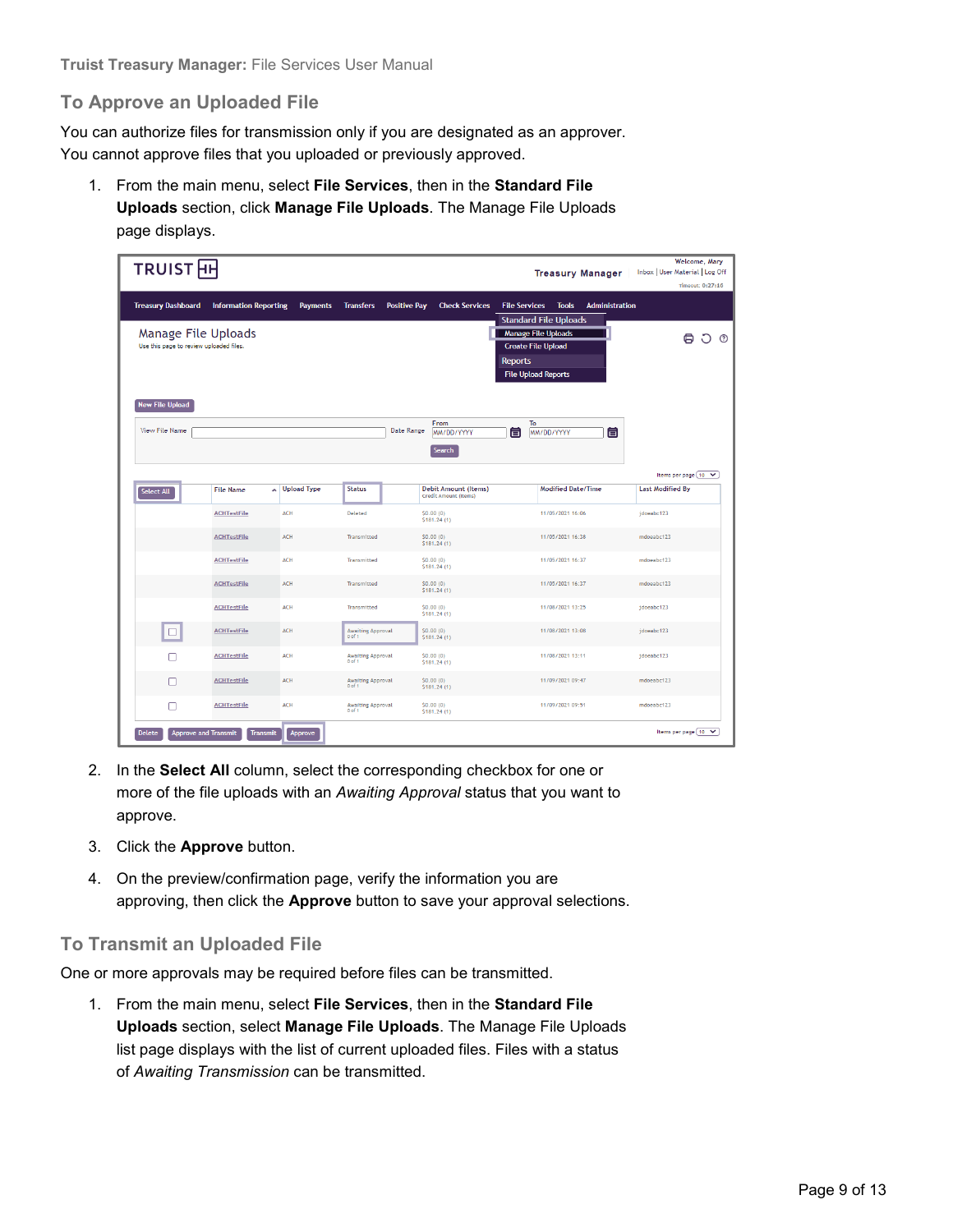| - Last Login:<br><b>TRUIST</b> <sub>H</sub>                                              | 12/16/2021 15:38 (Eastern Time) |                                     | $\checkmark$                    | Alerts 16 Approvals 2 Messages 0       |                                                                                                                                         |                                       | <b>Treasury Manager</b>   | Inbox   User Material   Log Off | Welcome, Mary<br>Timeout: 0:29:14 |
|------------------------------------------------------------------------------------------|---------------------------------|-------------------------------------|---------------------------------|----------------------------------------|-----------------------------------------------------------------------------------------------------------------------------------------|---------------------------------------|---------------------------|---------------------------------|-----------------------------------|
| <b>Treasury Dashboard</b>                                                                | <b>Information Reporting</b>    | <b>Payments</b><br><b>Transfers</b> | <b>Positive Pay</b>             | <b>Check Services</b>                  | <b>File Services</b>                                                                                                                    | <b>Tools</b><br><b>Administration</b> |                           |                                 |                                   |
| Manage File Uploads<br>Use this page to review uploaded files.<br><b>New File Upload</b> |                                 |                                     | ば                               |                                        | <b>Standard File Uploads</b><br><b>Manage File Uploads</b><br><b>Create File Upload</b><br><b>Reports</b><br><b>File Upload Reports</b> |                                       |                           |                                 | OC                                |
| View File Name                                                                           |                                 |                                     | Date Range                      | From<br>MM/DD/YYYY<br>To<br>MM/DD/YYYY | 箇<br>固<br>Search                                                                                                                        |                                       |                           | Items per page 10               |                                   |
| Select All                                                                               | <b>File Name</b>                | No Upload Type                      | <b>Status</b>                   | Credit Amount (Items)                  | <b>Debit Amount (Items)</b>                                                                                                             |                                       | <b>Modified Date/Time</b> | <b>Last Modified By</b>         |                                   |
|                                                                                          | <b>ACHTestFile</b>              | <b>ACH</b>                          | Deleted                         | \$0.00(0)<br>\$181.24(1)               |                                                                                                                                         | 11/05/2021 16:06                      |                           | jdoeabc123                      |                                   |
|                                                                                          | <b>ACHTestFile</b>              | ACH                                 | Transmitted                     | \$0.00(0)<br>\$181.24(1)               |                                                                                                                                         | 11/05/2021 16:38                      |                           | mdoeabc123                      |                                   |
|                                                                                          | <b>ACHTestFile</b>              | <b>ACH</b>                          | Transmitted                     | \$0.00(0)<br>\$181.24(1)               |                                                                                                                                         | 11/05/2021 16:37                      |                           | mdoeabc123                      |                                   |
|                                                                                          | <b>ACHTestFile</b>              | ACH                                 | Transmitted                     | \$0.00(0)<br>\$181.24(1)               |                                                                                                                                         | 11/05/2021 16:37                      |                           | mdoeabc123                      |                                   |
|                                                                                          | <b>ACHTestFile</b>              | <b>ACH</b>                          | Transmitted                     | \$0,00 (0)<br>\$181.24(1)              |                                                                                                                                         | 11/08/2021 13:25                      |                           | jdoeabc123                      |                                   |
| □                                                                                        | <b>ACHTestFile</b>              | <b>ACH</b>                          | Awaiting Approval<br>$0$ of $1$ | \$0.00(0)<br>\$181.24(1)               |                                                                                                                                         | 11/08/2021 13:08                      |                           | jdoeabc123                      |                                   |
| □                                                                                        | <b>ACHTestFile</b>              | <b>ACH</b>                          | <b>Awaiting Transmission</b>    | \$0.00 (0)<br>\$181.24(1)              |                                                                                                                                         | 12/16/2021 19:03                      |                           | mdoeabc123                      |                                   |
| □                                                                                        | <b>ACHTestFile</b>              | ACH                                 | Awaiting Approval<br>$0$ of 1   | \$0.00(0)<br>\$181.24(1)               |                                                                                                                                         | 11/09/2021 09:47                      |                           | mdoeabc123                      |                                   |
| □                                                                                        | <b>ACHTestFile</b>              | <b>ACH</b>                          | Awaiting Approval<br>$0$ of 1   | \$0.00(0)<br>\$181.24(1)               |                                                                                                                                         | 11/09/2021 09:51                      |                           | mdoeabc123                      |                                   |
| <b>Delete</b><br><b>Approve and Transmit</b>                                             | <b>Transmit</b>                 | Approve                             |                                 |                                        |                                                                                                                                         |                                       |                           | Items per page (10 V)           |                                   |

- 2. Select one or more files with the *Awaiting Transmission* status, then click the **Transmit** button. Either the Approve File Uploads or the Transmit File Uploads page displays based on your entitlements.
- 3. Verify the file information. If the Approve File Uploads page displays, click the **Approve and Transmit** button. If the Transmit File Uploads page displays, select the **Transmit** button.

**Note:** You can transmit a selected upload file while viewing upload details.

| Approve File Uploads<br>Use this page to approve file uploads. |                                |                       |                                                                         |                           |                         |                     |  |  |  |  |
|----------------------------------------------------------------|--------------------------------|-----------------------|-------------------------------------------------------------------------|---------------------------|-------------------------|---------------------|--|--|--|--|
| <b>Uploads</b>                                                 |                                |                       |                                                                         |                           |                         |                     |  |  |  |  |
|                                                                |                                |                       |                                                                         |                           |                         |                     |  |  |  |  |
| <b>File Name</b>                                               | <b>Upload Type</b>             | <b>Status</b>         | Summary                                                                 | <b>Modified Date/Time</b> | <b>Last Modified By</b> | <b>Total Amount</b> |  |  |  |  |
| ACHTestFile                                                    | <b>ACH</b>                     | Awaiting Transmission | Debit Amount (Items): \$0.00 (0)<br>Credit Amount (Items): \$181.24 (1) | 12/16/2021 19:03          | mdoeabc123              |                     |  |  |  |  |
|                                                                | Cancel<br>Approve and Transmit |                       |                                                                         |                           |                         |                     |  |  |  |  |

#### <span id="page-9-0"></span>**To Delete an Uploaded File**

Files cannot be deleted once they have been transmitted.

1. From the main menu, select **File Services**, then in the **Standard File Uploads** section, click **Manage File Uploads**. The Manage File Uploads page displays the list of current uploaded files.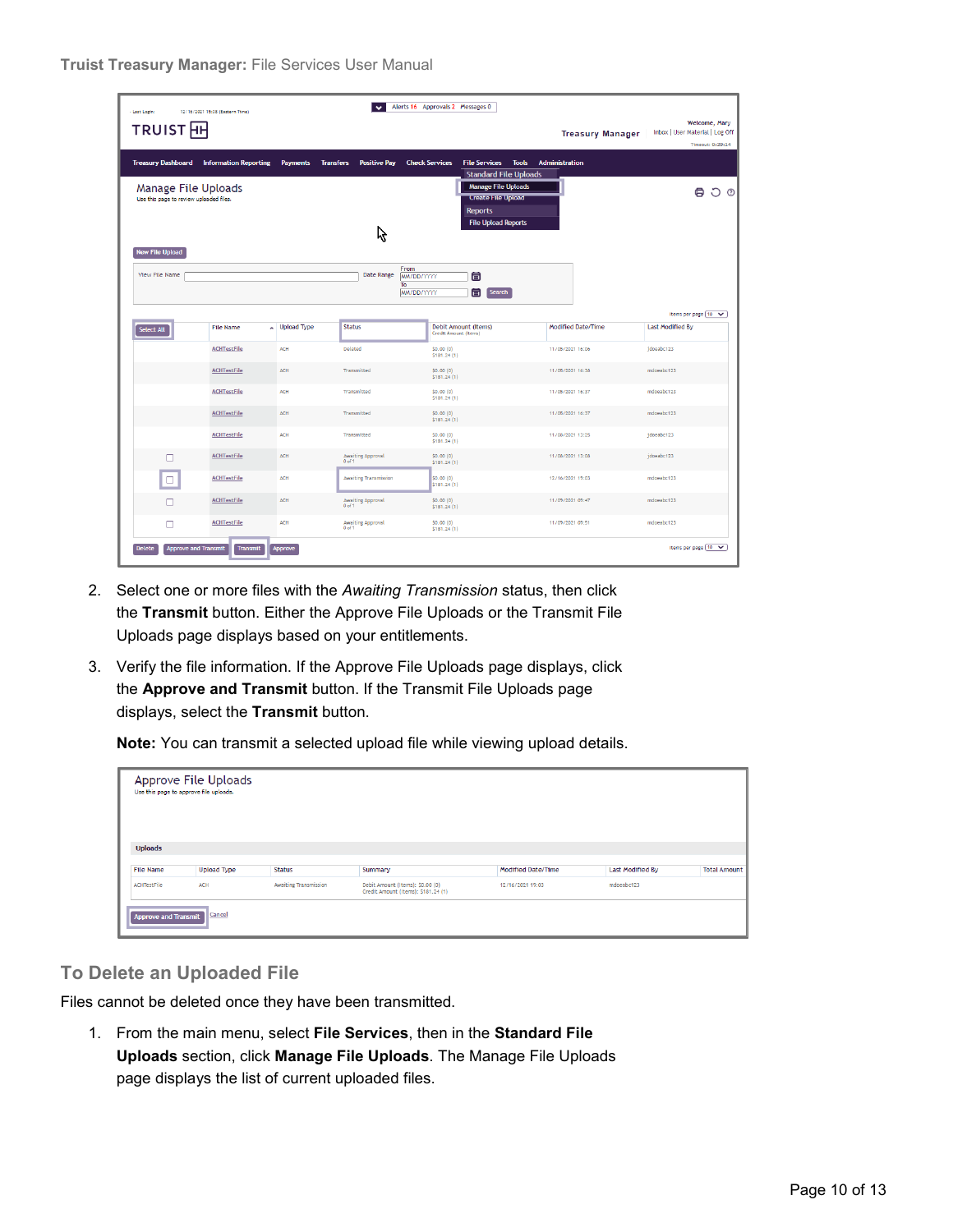| <b>TRUIST</b> <sub>H</sub>                                                               |                                                |                 |                                        |                                                      | <b>Treasury Manager</b>                                                                                 | Welcome, Mary<br>Inbox   User Material   Log Off<br>Timeout: 0:27:16 |
|------------------------------------------------------------------------------------------|------------------------------------------------|-----------------|----------------------------------------|------------------------------------------------------|---------------------------------------------------------------------------------------------------------|----------------------------------------------------------------------|
| <b>Treasury Dashboard</b>                                                                | <b>Information Reporting</b>                   | <b>Payments</b> | <b>Transfers</b>                       | <b>Positive Pay</b><br><b>Check Services</b>         | <b>File Services</b><br><b>Tools</b><br><b>Administration</b><br><b>Standard File Uploads</b>           |                                                                      |
| Manage File Uploads<br>Use this page to review uploaded files.<br><b>New File Upload</b> |                                                |                 |                                        |                                                      | <b>Manage File Uploads</b><br><b>Create File Upload</b><br><b>Reports</b><br><b>File Upload Reports</b> | $\odot$                                                              |
| View File Name                                                                           |                                                |                 |                                        | From<br>Date Range<br>MM/DD/YYYY<br>Search           | To<br>旨<br>同<br>MM/DD/YYYY                                                                              |                                                                      |
|                                                                                          |                                                |                 |                                        |                                                      |                                                                                                         | Items per page 10 V                                                  |
| Select All                                                                               | <b>File Name</b>                               | No Upload Type  | <b>Status</b>                          | <b>Debit Amount (Items)</b><br>Credit Amount (Items) | <b>Modified Date/Time</b>                                                                               | <b>Last Modified By</b>                                              |
|                                                                                          | <b>ACHTestFile</b>                             | <b>ACH</b>      | Deleted                                | \$0.00(0)<br>\$181.24(1)                             | 11/05/2021 16:06                                                                                        | jdoeabc123                                                           |
|                                                                                          | <b>ACHTestFile</b>                             | <b>ACH</b>      | Transmitted                            | 50.00(0)<br>\$181.24(1)                              | 11/05/2021 16:38                                                                                        | mdoeabc123                                                           |
|                                                                                          | <b>ACHTestFile</b>                             | <b>ACH</b>      | Transmitted                            | \$0.00 (0)<br>\$181.24(1)                            | 11/05/2021 16:37                                                                                        | mdoeabc123                                                           |
|                                                                                          | <b>ACHTestFile</b>                             | ACH             | Transmitted                            | \$0.00(0)<br>\$181.24(1)                             | 11/05/2021 16:37                                                                                        | mdoeabc123                                                           |
|                                                                                          | <b>ACHTestFile</b>                             | <b>ACH</b>      | Transmitted                            | 50,00(0)<br>\$181.24(1)                              | 11/08/2021 13:25                                                                                        | jdoeabc123                                                           |
| с                                                                                        | <b>ACHTestFile</b>                             | <b>ACH</b>      | <b>Awaiting Approval</b><br>$0$ of $1$ | 50.00(0)<br>\$181.24(1)                              | 11/08/2021 13:08                                                                                        | jdoeabc123                                                           |
| П                                                                                        | <b>ACHTestFile</b>                             | <b>ACH</b>      | <b>Awaiting Approval</b><br>$0$ of $1$ | \$0.00(0)<br>\$181.24(1)                             | 11/08/2021 13:11                                                                                        | jdoeabc123                                                           |
|                                                                                          | <b>ACHTestFile</b>                             | <b>ACH</b>      | <b>Awaiting Approval</b><br>$0$ of $1$ | 50.00(0)<br>\$181.24(1)                              | 11/09/2021 09:47                                                                                        | mdoeabc123                                                           |
| □                                                                                        | <b>ACHTestFile</b>                             | <b>ACH</b>      | <b>Awaiting Approval</b><br>$0$ of $1$ | \$0.00(0)<br>\$181.24(1)                             | 11/09/2021 09:51                                                                                        | mdoeabc123                                                           |
| <b>Delete</b>                                                                            | <b>Approve and Transmit</b><br><b>Transmit</b> | Approve         |                                        |                                                      |                                                                                                         | Items per page 10 V                                                  |

2. From the **Select All** column, select the corresponding checkbox for one or more files you want to delete, then click the **Delete** button.

**Note:** Files with a status of *In Transmission* cannot be deleted.

3. On the preview page, verify the file information you are deleting, then click the **Delete** button to remove the file information and return to the Manage File Uploads page.

### <span id="page-10-0"></span>**File Services Reports**

You can view, customize, and print reports related to the File Services features. File Services provides the following reports:

- Upload Payment Summary Report
- Upload Payment Detail Report
- File Upload Summary Report

The generated report is displayed using special report viewing software, which enables you to view, print, and download, as needed. Downloads in both Adobe PDF and Excel® spreadsheet formats are available.

**Note:** These reports include only ACH payment details, and do not include data from uploaded issues files.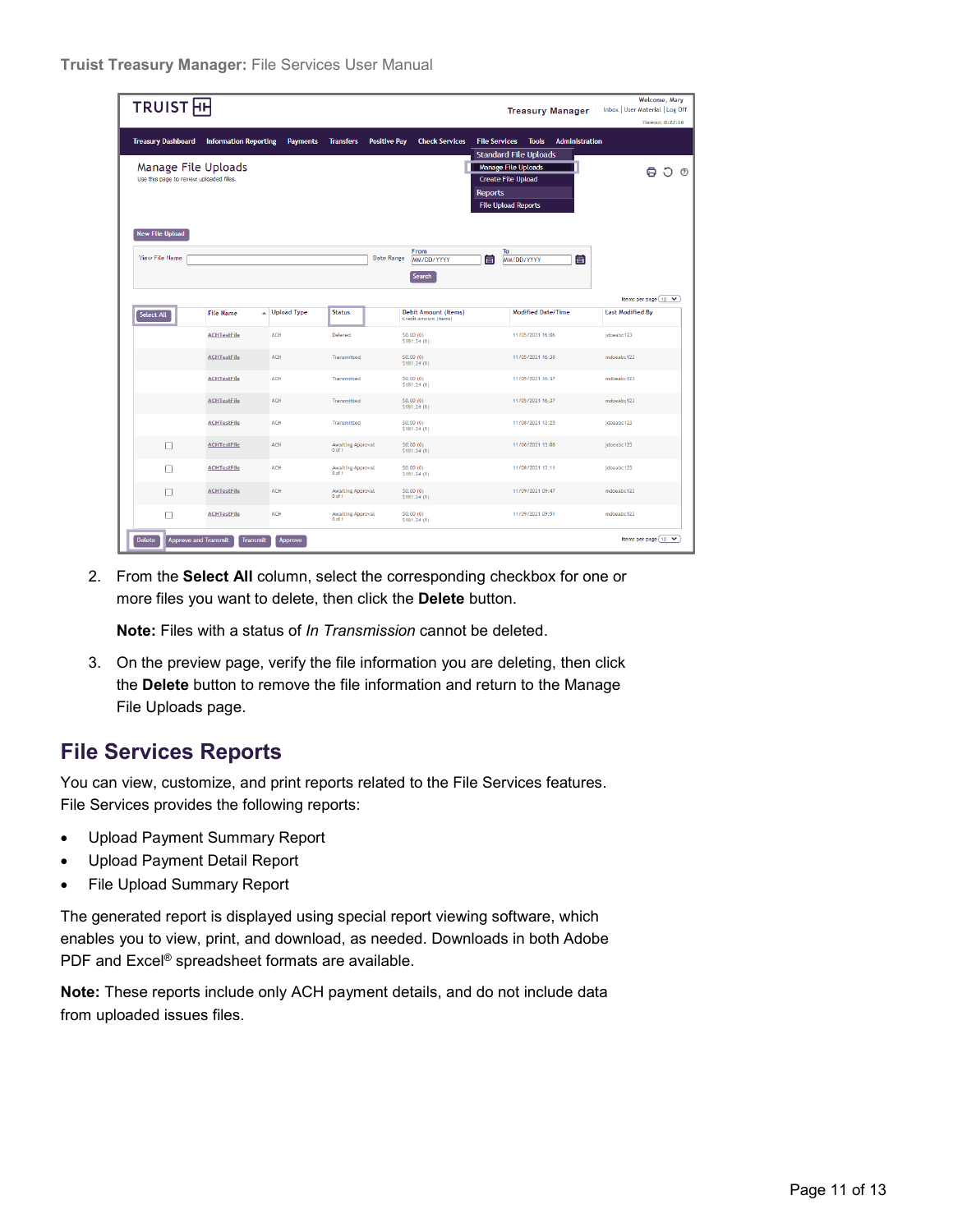#### <span id="page-11-0"></span>**To View File Services Reports**

1. From the main menu, select **File Services**, then in the **Reports** section, click **File Upload Reports**. The File Upload Reports page displays.

|                                                                                                                        |                                                                                  | Alerts 16 Approvals 1 Messages 0<br>$\checkmark$ |                                                                                                         |                         |                                                                      |
|------------------------------------------------------------------------------------------------------------------------|----------------------------------------------------------------------------------|--------------------------------------------------|---------------------------------------------------------------------------------------------------------|-------------------------|----------------------------------------------------------------------|
| - Last Login:<br>12/16/2021 15:38 (Eastern Time)<br>TRUIST <sub>H</sub>                                                |                                                                                  |                                                  |                                                                                                         | <b>Treasury Manager</b> | Welcome, Mary<br>Inbox   User Material   Log Off<br>Timeout: 0:29:45 |
| Treasury Dashboard Information Reporting Payments Transfers Positive Pay Check Services                                |                                                                                  |                                                  | <b>File Services</b> Tools Administration<br><b>Standard File Uploads</b>                               |                         |                                                                      |
| <b>File Upload Reports</b><br>Select the type of report and enter or select criteria to narrow the report information. |                                                                                  |                                                  | <b>Manage File Uploads</b><br><b>Create File Upload</b><br><b>Reports</b><br><b>File Upload Reports</b> |                         | $^{\circ}$                                                           |
| <b>Reports</b>                                                                                                         |                                                                                  |                                                  |                                                                                                         |                         |                                                                      |
| <b>Report Types</b>                                                                                                    | Report Summary Report<br>◯ Payment Detail Report<br>◯ File Upload Summary Report |                                                  | ×                                                                                                       |                         |                                                                      |
| <b>Search Criteria</b>                                                                                                 |                                                                                  |                                                  |                                                                                                         |                         |                                                                      |
| <b>File Name</b>                                                                                                       |                                                                                  |                                                  |                                                                                                         |                         |                                                                      |
| <b>Transaction Status</b>                                                                                              | Select Status<br>$\checkmark$                                                    |                                                  |                                                                                                         |                         |                                                                      |
| <b>Total File Credits</b>                                                                                              | Single Amount<br>◯ Amount Range                                                  |                                                  |                                                                                                         |                         |                                                                      |
| <b>Total File Debits</b>                                                                                               | Single Amount<br>Amount Range<br>∩                                               |                                                  |                                                                                                         |                         |                                                                      |
| <b>Last Modified Date</b>                                                                                              | Single Date<br>MM/DD/YYI 日<br>◯ Date Range<br><b>View</b>                        |                                                  |                                                                                                         |                         |                                                                      |

2. Complete the report information, as appropriate.

**Note:** The **Report Types** selection affects the **Search Criteria** options.

3. Click the **View** button. The report generates and displays in the report viewer window. Use the report viewer's toolbar to view, download, and print reports.